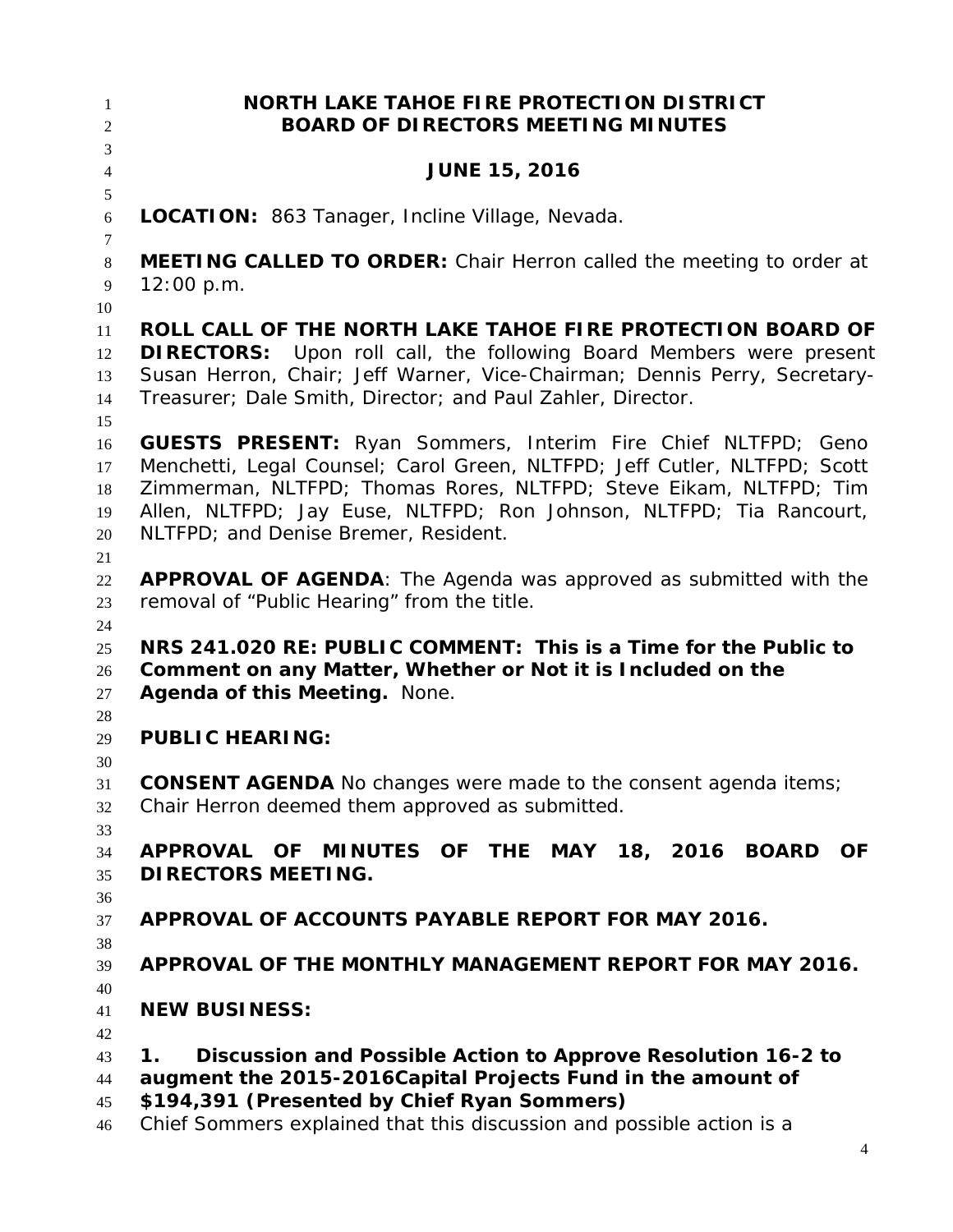formality for the State of Nevada. Back on January 20, there was an agenda item to purchase two new pickup trucks and that the augmentation was because they were not a previous line item. Chief Sommers explained that because they were not a line item on the budget, these trucks would need to be re-agenized to meet State of Nevada requirements. The funds used to cover these trucks were moved from a separate fund in the budget to be allocated specifically for these vehicles. Chair Herron asked for clarification on the amount presented in the item because at the January  $20<sup>th</sup>$  meeting, there was only \$30,000 that was supposed to be augmented for the item and the amount that the Capital Projects Fund Budget is now being increased by is \$194,391. Chief Sommers explained that the increase was due to the Department of Taxation's requirement to use the entire excess beginning fund balance and any unbudgeted revenue for the augmentation amount. This means that the District needed to include the original amount, as well as any unbudgeted revenue collected in that account.

- Director Smith made a motion to adopt the resolution 16-2 as presented to the board. Director Warner seconded the motion. Motion passed 5-0.
- 

**2. Discussion and Possible Action to Hear Collective Bargaining** 

### **Agreement Grievance filed by Engineer Zimmerman (Presented by Chief Ryan Sommers)**

 Chief Sommers introduced the item and gave Engineer Zimmerman the floor. Engineer Zimmerman explained to the board the reason behind his grievance was because his vacation time had been canceled several weeks prior and he felt that an agreement as to how his vacation time would be credited back to him had not yet been reached in a timely manner. Engineer Zimmerman explained that per the CBA, vacation can only be canceled due to extreme fire danger, which did not apply to the circumstances during which his vacation time was canceled.

- Chair Herron wanted to clarify that in Engineer Zimmerman's packet, there
- was a memorandum addressed to her but that it was never sent ahead of
- time, as she had not seen it until receiving the board packet. Engineer
- Zimmerman confirmed that it was only addressed to her as the Chair of the Board, but was never sent ahead of time.
- Engineer Zimmerman expressed that he is very open to working with Chief
- Sommer, the Union and the staff to come to some sort of resolution to this
- issue. He expressed concern that with what has already occurred, the District is violating the CBA.
- Director Zahler asked Chief Sommers how many times this kind of incident
- 42 has occurred and does the District keep track of how many times this has
- happened in the past.
- Chief Sommers said that while it has happened in the past, but has not
- occurred enough times to warrant staff members keeping a running log of
- how many times these kinds of situations have happened. To the best of his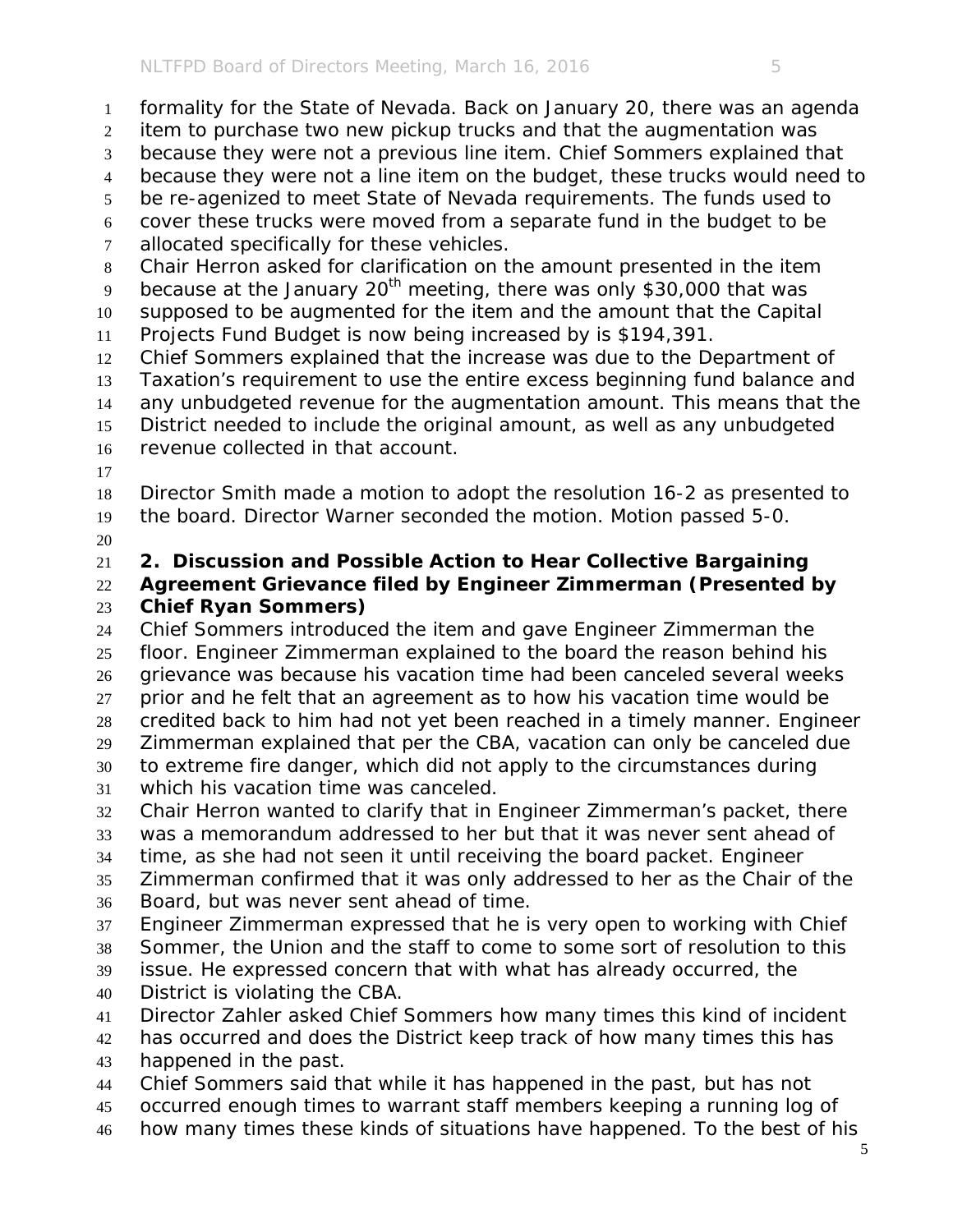- the past 6 years, but certainly not frequently.
- Engineer Zimmerman said that Labor Management is working on an
- agreement currently and that he would like to have the Board oversees the
- agreement to make sure that the process continues to move forward and
- that it gets resolved in a timely manner.
- Captain Green expressed that the Union is working with Labor Management
- and Engineer Zimmerman to get this resolved as quickly as possible.
- Chair Herron asked what Zimmerman and the District felt would be a
- reasonable timeline to get this resolved. Chief Sommers said that he had
- met with the Battalion Chiefs about how to resolve staffing issues and would like to include both the union and other staff members' input. Chief
- Sommers said that a SOG should be available and "in service" by July 15,
- which would help outline procedures for these kinds of staffing issues. He
- expressed that if the District and Union can come to an agreement, then the
- Board of Directors would not have to take action on this matter.
- Legal Counsel Geno Menchetti stated that there is no action needed to be
- taken and that the District appreciated Engineer Zimmerman for bringing this forward to the Board of Directors and making them aware of the
- situation.
- 

**OLD BUSINESS:** None.

#### **REPORTS:**

**A. Legal Counsel Reports** None.

- 
- 
- **B. Board of Directors Comments/ Reports** None.
- 

# **C. Fire Chief Reports**

 Chief Sommers informed the Board that Truck 11 is still out of service and is being repaired in Southern California. A general testing of the trucks equipment was tested and there were additional items that were found that needed to be fixed. The District's Annual Operation Agreements with the federal and local government agencies have been signed for wildland firefighting. Wildland season has started and the crew was currently on their way back from their first fire of the season in Northern California/ Southern Oregon. July  $4<sup>th</sup>$  Incident Action Plan will be out in conjunction with the Sheriff's Department. Lakeshore and a few other areas around Incline Village will have traffic control on July  $4<sup>th</sup>$  weekend.

 Director Perry asked about the Fire Engine that was sold and where it ended up. Chief Sommers explained that it was put out to bid but there were no appropriate bids. Therefore, the engine went to a volunteer fire department in Oregon.

# **D. Chief Officers Reports**

Battalion Chief Eikam informed the Board that Wildland Fire Season has